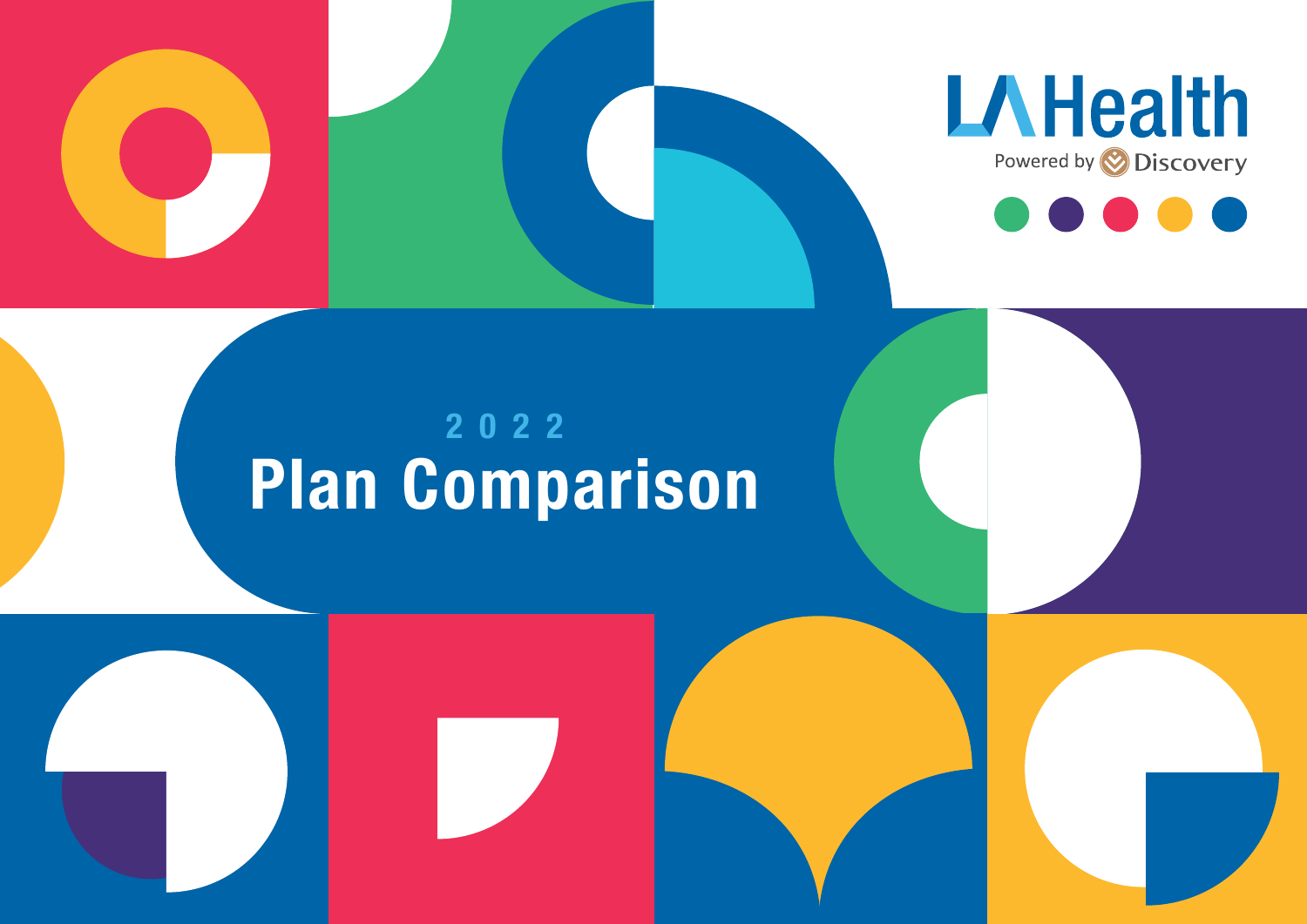| These Benefit Options provide medicine benefits for Prescribed Minimum Benefit Chronic Disease List conditions | These Benefit Options provide cover for the Prescribed Minimum Benefit Chronic Disease List medicine as well as for |  |  |  |  |
|----------------------------------------------------------------------------------------------------------------|---------------------------------------------------------------------------------------------------------------------|--|--|--|--|
|                                                                                                                | several Additional Chronic conditions                                                                               |  |  |  |  |
|                                                                                                                |                                                                                                                     |  |  |  |  |

r pays for some day-to-day expenses from a Medical Savings Account. Further cover is provided through ted Day-to-day Benefit for GP, specialist, dentist, acute medicine, radiology, pathology and optical benefits

This Option pays for some day-to-day expenses from a Medical Savings Account. Further cover is provided through the Above Threshold Benefit for most disciplines

defined list of 27 chronic conditions, HIV or AIDS and Oncology. Your medical condition must qualify for cover and be part of the defined list of Prescribed Minimum Benefit conditions. The treatment needed Where appropriate and according to the rules of the Scheme, you may be transferred to a hospital or other service providers in our network once your condition has stabilised. If your treatment doesn't

|              |                                                        | <b>LA Keyplus</b>                                                                                                                                                                                                    | <b>LA Focus</b>                                                                                                                                                                                                                                                                                                                                                                                                                                                                                                  | <b>LA Active</b>                                                                                                                                                                                                        |
|--------------|--------------------------------------------------------|----------------------------------------------------------------------------------------------------------------------------------------------------------------------------------------------------------------------|------------------------------------------------------------------------------------------------------------------------------------------------------------------------------------------------------------------------------------------------------------------------------------------------------------------------------------------------------------------------------------------------------------------------------------------------------------------------------------------------------------------|-------------------------------------------------------------------------------------------------------------------------------------------------------------------------------------------------------------------------|
|              |                                                        | KeyCare Network hospitals are the Designated Services<br>Providers (DSP) for all In-Hospital procedures, including<br>PMB care. Specific Day Surgery facilities are the DSPs<br>for specific procedures or treatment | Hospitals in a Province with a coastline and specific hospitals in<br>the remaining South African Provinces are the Designated Service<br>Providers (DSP) for all hospital care, including PMB in-hospital<br>care. Specific Day Surgery facilities are the Preferred Providers<br>for specific procedures or treatment                                                                                                                                                                                          | These Benefit Options have a Major Medical Benefit for all in-hospita<br>KeyCare Network hospitals are the Designated Services Providers (D<br>Specific Day Surgery facilities are the Preferred Providers for specific |
|              |                                                        | These Benefit Options provide medicine benefits for Prescribed Minimum Benefit Chronic Disease List conditions                                                                                                       |                                                                                                                                                                                                                                                                                                                                                                                                                                                                                                                  | These Bene<br>several Add                                                                                                                                                                                               |
|              |                                                        | To get full cover for out of hospital care, members must<br>use the services of GPs in the KeyCare network and that<br>of KeyCare Specialists working in a Network hospital                                          | This Option pays for some day-to-day expenses from a Medical<br><b>Savings Account</b>                                                                                                                                                                                                                                                                                                                                                                                                                           | This Option pays for some day-to-day expenses from a Medical Savin<br>the Extended Day-to-day Benefit for GP, specialist, dentist, acute med                                                                            |
| PMB          | <b>Prescribed Minimum Benefits</b>                     |                                                                                                                                                                                                                      | All LA Health Medical Scheme benefit options cover the costs related to the diagnosis, treatment and care of: an emergency medical condition, a defined list of 270<br>must match the treatments in the defined benefits. You must use the services of Designated Service Providers (DSPs) in our network - this does not apply in medical<br>meet the above criteria, we will pay up to 80% of the LA Health Rate (LAHR). You will be responsible for the difference between what we pay and the actual cost of | diagnoses, a defined list of 27 chronic conditions, HIV or AIDS and Oncology. Your me<br>emergencies. Where appropriate and according to the rules of the Scheme, you may b<br>your treatment                           |
| MSA          | <b>Medical Savings Account</b>                         | Not offered on this Option                                                                                                                                                                                           | Pays for day-to-day medical expenses like GP consultation fees, prescribed and<br>M R7 788   S/A R5 040   C (max 3) R2 292                                                                                                                                                                                                                                                                                                                                                                                       | over-the counter medicine, radiology and pathology as long as you have MSA available<br>M R7 224   S/A R5 220   C (max 3) R2 988<br>M R10 452   S/                                                                      |
| EDB          | <b>Extended Day-to-day Benefit</b>                     | Not offered on these benefit options                                                                                                                                                                                 |                                                                                                                                                                                                                                                                                                                                                                                                                                                                                                                  | Pays for GPs, specialists, dentists, acute medicine, radiology, pathology and optical b<br>Savings Account<br>M R5 256   S/A R3 674   C (max 3) R1 060<br>M R6 976   S/A                                                |
| ATB          | <b>Above Threshold Benefit</b>                         | Not offered on these benefit options                                                                                                                                                                                 |                                                                                                                                                                                                                                                                                                                                                                                                                                                                                                                  |                                                                                                                                                                                                                         |
|              | Out of hospital surgical and other<br>procedures       | Not offered on this benefit option                                                                                                                                                                                   | Surgical procedures performed in doctor's rooms and laser tonsillectomy, 24 hour                                                                                                                                                                                                                                                                                                                                                                                                                                 | oesophageal pH studies and oesophageal motility studies paid up to the LA Health Rat                                                                                                                                    |
|              | <b>Health@Home</b>                                     | Approved cover for these devices will not affect your day-to-day benefits, but are subject to clinical criteria and specific limits that may apply                                                                   | Acute and chronic care in lieu of hospitalisation paid from Major Medical Benefit, up to 100% of the LA Health Rate, subject to authorisation, clinical criteria, baskets                                                                                                                                                                                                                                                                                                                                        | of care and management by the Scheme's Designated Service Providers. Includes ben                                                                                                                                       |
| ALTERNATIVES | <b>Approved Step Down Nursing</b><br><b>Facilities</b> | Unlimited up to 100% of the cost at LA Health Rate, subject to pre-authorisation and case management                                                                                                                 |                                                                                                                                                                                                                                                                                                                                                                                                                                                                                                                  |                                                                                                                                                                                                                         |
|              | <b>Compassionate care</b>                              | Limited to R49 650 per family per year for all non-PMB claims. PMB<br>claims unlimited, but first accumulate to the limit. Paid subject to<br>clinical criteria                                                      | Subject to clinical criteria and authorization                                                                                                                                                                                                                                                                                                                                                                                                                                                                   |                                                                                                                                                                                                                         |

| <b>LA Active</b> |  |  |
|------------------|--|--|
|                  |  |  |

efit Options have a Major Medical Benefit for all in-hospital and large expenses. Vetwork hospitals are the Designated Services Providers (DSP) for PMB in-hospital care ay Surgery facilities are the Preferred Providers for specific procedures or treatment

| Pays for day-to-day medical expenses like GP consultation fees, prescribed and | over-the counter medicine, radiology and pathology as long as you have MSA available |                                                                                                                                                |                                                                                                 |
|--------------------------------------------------------------------------------|--------------------------------------------------------------------------------------|------------------------------------------------------------------------------------------------------------------------------------------------|-------------------------------------------------------------------------------------------------|
| M R7 788   S/A R5 040   C (max 3) R2 292                                       | M R7 224   S/A R5 220   C (max 3) R2 988                                             | M R10 452   S/A R9 132   C (max 3) R4 200                                                                                                      | M R12 984   S/A R7 536   C (max 3) R3 288                                                       |
|                                                                                | Savings Account                                                                      | Pays for GPs, specialists, dentists, acute medicine, radiology, pathology and optical benefits after you have run out of money in your Medical | Not offered on this benefit option                                                              |
|                                                                                | M R5 256   S/A R3 674   C (max 3) R1 060                                             | M R6 976   S/A R4 871   C (max 3) R1 898                                                                                                       |                                                                                                 |
|                                                                                |                                                                                      |                                                                                                                                                | Covers day-to-day healthcare services once the Annual Threshold                                 |
|                                                                                |                                                                                      |                                                                                                                                                | is reached                                                                                      |
|                                                                                |                                                                                      |                                                                                                                                                | <b>ANNUAL THRESHOLD:</b>                                                                        |
|                                                                                |                                                                                      |                                                                                                                                                | M R18 084 / S/A R12 336 /C (max 3) R5 436                                                       |
|                                                                                |                                                                                      |                                                                                                                                                | The Above Threshold Benefit (ATB) is unlimited, but specific annual<br>benefit limits may apply |

pH studies and oesophageal motility studies paid up to the LA Health Rate. Subject to preauthorisation

anagement by the Scheme's Designated Service Providers. Includes benefits for home monitoring devices.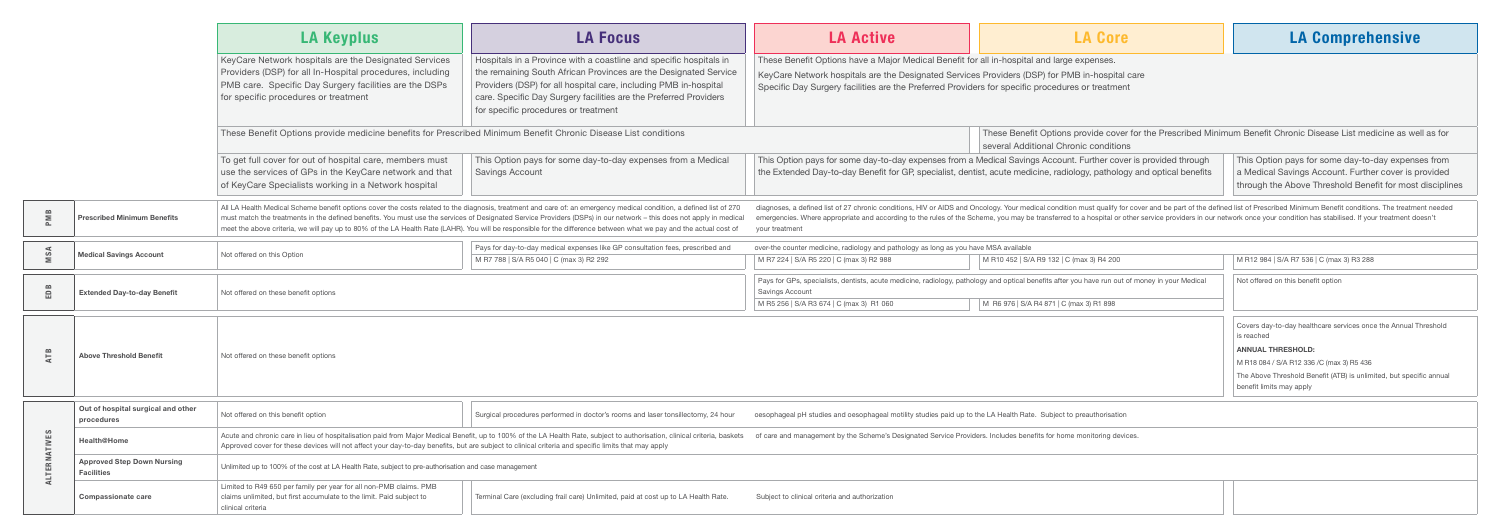|                               |                                                                              | <b>LA Keyplus</b>                                                                                                                                                                                                                                                                                                             | <b>LA Focus</b>                                                                                                                                                                                                                                                                                                                                                                                                                                                                                                                                                                                                                                                                                                                                                                      | <b>LA Active</b>                                                                                                                                                                                                        | <b>LA Core</b>                                                                                                                                                                       | <b>LA Cor</b>                                                      |  |  |  |
|-------------------------------|------------------------------------------------------------------------------|-------------------------------------------------------------------------------------------------------------------------------------------------------------------------------------------------------------------------------------------------------------------------------------------------------------------------------|--------------------------------------------------------------------------------------------------------------------------------------------------------------------------------------------------------------------------------------------------------------------------------------------------------------------------------------------------------------------------------------------------------------------------------------------------------------------------------------------------------------------------------------------------------------------------------------------------------------------------------------------------------------------------------------------------------------------------------------------------------------------------------------|-------------------------------------------------------------------------------------------------------------------------------------------------------------------------------------------------------------------------|--------------------------------------------------------------------------------------------------------------------------------------------------------------------------------------|--------------------------------------------------------------------|--|--|--|
| <b>AMBULANCE<br/>SERVICES</b> | <b>DISCOVERY 911</b>                                                         | Paid from Major Medical Benefit; no overall limit.                                                                                                                                                                                                                                                                            |                                                                                                                                                                                                                                                                                                                                                                                                                                                                                                                                                                                                                                                                                                                                                                                      |                                                                                                                                                                                                                         |                                                                                                                                                                                      |                                                                    |  |  |  |
| <b>OVER</b><br>$\bar{c}$      | <b>Oncology Benefit, including chemo-</b><br>and radiotherapy                | PMB Cancer treatment is always covered in full, subject to the use of<br>a Designated Service Provider (DSP), where applicable.<br>If you choose to use any other provider, we will cover up to 80% of the<br>LA Health Rate                                                                                                  | Cancer treatment and Cancer-related PET Scans covered from benefits in the<br>reached for all non-PMB treatment and care. A 20% deductible will apply from R1,<br>You have access to local bone marrow donor searches and stem cell transplant up                                                                                                                                                                                                                                                                                                                                                                                                                                                                                                                                    | if the Designated Service Provider is not used to obtain a PET scan<br>to the agreed rate, subject to clinical protocols, review and approval                                                                           | Oncology Programme. No overall limit in a 12-month cycle subject to approval of a treatment plan, paid up to the LA Health Rate. All claims accumulate to a threshold. A 20% co-payr |                                                                    |  |  |  |
| щ<br>ت                        | <b>Oncology Innovation</b><br><b>Benefit</b>                                 | Not available on these Options                                                                                                                                                                                                                                                                                                | Applicable threshold R456 000<br>Applicable threshold: R228 000<br>Cover for a defined list of innovative cancer medicine, subject to clinical criteria, Paid up to 75% of the account                                                                                                                                                                                                                                                                                                                                                                                                                                                                                                                                                                                               |                                                                                                                                                                                                                         |                                                                                                                                                                                      |                                                                    |  |  |  |
|                               | <b>Advanced Illness Benefit and the</b><br>Oncology member support programme | Access to a comprehensive palliative care programme. This programme offers unlimited cover for approved care at home, care coordination, counselling services and supportive care for appropriate end-of-life clinical and psy<br>You also have access to a GP consultation to facilitate your palliative care treatment plan |                                                                                                                                                                                                                                                                                                                                                                                                                                                                                                                                                                                                                                                                                                                                                                                      |                                                                                                                                                                                                                         |                                                                                                                                                                                      |                                                                    |  |  |  |
| <b>CARDIAC</b><br>STENTS      |                                                                              | Unlimited and paid in full if obtained from Network supplier. If supplied<br>by a non-Network supplier, limited to R7 350 per drug-eluting stent and<br>R6 200 per bare metal stent per admission. The hospital and related<br>accounts cost do not accumulate to the stent limit.                                            | Paid up to the LA Health rate, from MMB subject to clinical criteria and authorisation                                                                                                                                                                                                                                                                                                                                                                                                                                                                                                                                                                                                                                                                                               |                                                                                                                                                                                                                         |                                                                                                                                                                                      |                                                                    |  |  |  |
| $\approx$                     | Dentistry in hospital                                                        | Not covered on this benefit option                                                                                                                                                                                                                                                                                            | <b>SPECIALISED DENTISTRY IN HOSPITAL</b><br>Hospital accounts paid up to the LA Health Rate, subject to the applicable deductible for IN-HOSPITAL SPECIALISED OR BASIC DENTISTRY. Balance of Hospital/Day Clinic account (after deductible) paid from MMB.<br>Younger than 13 years<br>Hospital<br>Older than 13 years<br>Younger than 13 years<br>Day Clinics<br>Older than 13 years<br>Basic dental services that form part of the specialised treatment, obtained from<br>a Network Dentist, unlimited, subject to a list of procedures. Related non-hospital<br>accounts, including those for non-Network dentists, anaeasthetists, etc.) subject<br>to a limit of R24 750 per person per year<br>RELATED NON-HOSPITAL ACCOUNTS FOR BASIC DENTISTRY IN HOSPITAL<br>Paid from MSA | R2 220<br>R5 610<br>R1 090<br>R3 670<br>Related non-hospital accounts (for dentists, anaesthetists, etc)<br>paid from MMB, subject to limit of R24 750 per person per year<br>Paid from and limited to funds in MSA/EDB | Related, non-hospital accounts (for dentists, anaesthetists, etc) paid from MMB, subject to a joint limit of R32 7<br>dentistry per person per year                                  | Paid from MSA/ATB, subject to<br>for in- and out-of-hospital basid |  |  |  |
|                               | Dentistry out of hospital                                                    | Not covered on this Option                                                                                                                                                                                                                                                                                                    | <b>SPECIALISED DENTISTRY OUT OF HOSPITAL</b><br>Paid from MSA. Any basic dentistry services provided by a dentist in the LA Focus<br>Dental Network as part of the specialised dentistry procedure, paid from MMB                                                                                                                                                                                                                                                                                                                                                                                                                                                                                                                                                                    | Paid from and limited to funds in MSA/EDB                                                                                                                                                                               |                                                                                                                                                                                      | Paid from MSA/ATB, subject to<br>for in- and out-of-hospital spec  |  |  |  |
|                               |                                                                              | Basic Dentistry: no overall limit, subject to a list of procedures from<br>a dentist in the KeyCare Network                                                                                                                                                                                                                   | <b>BASIC DENTISTRY OUT OF HOSPITAL</b><br>Paid from MMB if obtained from a Dentist in the DSP Network. Payable from MSA<br>if non-DSP provides these basic dental services.                                                                                                                                                                                                                                                                                                                                                                                                                                                                                                                                                                                                          | First R4 015 per family payable from MMB. Thereafter paid from<br>MSA/EDB.                                                                                                                                              | Paid from MSA /EDB                                                                                                                                                                   | Paid from MSA/ATB, subject to<br>for in- and out-of-hospital basid |  |  |  |

gramme. No overall limit in a 12-month cycle subject to approval of a treatment plan, paid up to the LA Health Rate. All claims accumulate to a threshold. A 20% co-payment applies after the threshold is exted Service Provider is not used to obtain a PET scan

|  | Applicable threshold R456 000                                                                                       |
|--|---------------------------------------------------------------------------------------------------------------------|
|  | Cover for a defined list of innovative cancer medicine, subject to clinical criteria, Paid up to 75% of the account |

## TAL SPECIALISED OR BASIC DENTISTRY. Balance of Hospital/Day Clinic account (after deductible) paid from MMB.

| Hospital                                         | Younger than 13 years                                                                                                                                                                                                                                        | R <sub>2</sub> 220                        |                                                                                                                                    |                               |                                                                                                                                                              |
|--------------------------------------------------|--------------------------------------------------------------------------------------------------------------------------------------------------------------------------------------------------------------------------------------------------------------|-------------------------------------------|------------------------------------------------------------------------------------------------------------------------------------|-------------------------------|--------------------------------------------------------------------------------------------------------------------------------------------------------------|
|                                                  | Older than 13 years                                                                                                                                                                                                                                          | R5 610                                    |                                                                                                                                    |                               |                                                                                                                                                              |
| Day Clinics                                      | Younger than 13 years                                                                                                                                                                                                                                        | R1 090                                    |                                                                                                                                    |                               |                                                                                                                                                              |
|                                                  | Older than 13 years                                                                                                                                                                                                                                          | R3 670                                    |                                                                                                                                    |                               |                                                                                                                                                              |
| to a limit of R24 750 per person per year        | Basic dental services that form part of the specialised treatment, obtained from<br>a Network Dentist, unlimited, subject to a list of procedures. Related non-hospital<br>accounts, including those for non-Network dentists, anaeasthetists, etc.) subject |                                           | Related non-hospital accounts (for dentists, anaesthetists, etc)<br>paid from MMB, subject to limit of R24 750 per person per year | dentistry per person per year | Related, non-hospital accounts (for dentists, anaesthetists, etc) paid from MMB, subject to a joint limit of R32 700 for in-and out-of-hospital specialiased |
|                                                  | RELATED NON-HOSPITAL ACCOUNTS FOR BASIC DENTISTRY IN HOSPITAL                                                                                                                                                                                                |                                           |                                                                                                                                    |                               |                                                                                                                                                              |
| Paid from MSA                                    |                                                                                                                                                                                                                                                              | Paid from and limited to funds in MSA/EDB |                                                                                                                                    |                               | Paid from MSA/ATB, subject to joint limit of R16 890 per person per year<br>for in- and out-of-hospital basic dentistry                                      |
| <b>SPECIALISED DENTISTRY OUT OF HOSPITAL</b>     |                                                                                                                                                                                                                                                              |                                           |                                                                                                                                    |                               |                                                                                                                                                              |
|                                                  | Paid from MSA. Any basic dentistry services provided by a dentist in the LA Focus<br>Dental Network as part of the specialised dentistry procedure, paid from MMB                                                                                            | Paid from and limited to funds in MSA/EDB |                                                                                                                                    |                               | Paid from MSA/ATB, subject to joint limit of R32 700 per person per year<br>for in- and out-of-hospital specialised dentistry                                |
| <b>BASIC DENTISTRY OUT OF HOSPITAL</b>           |                                                                                                                                                                                                                                                              |                                           |                                                                                                                                    |                               |                                                                                                                                                              |
| if non-DSP provides these basic dental services. | Paid from MMB if obtained from a Dentist in the DSP Network. Payable from MSA                                                                                                                                                                                | MSA/EDB.                                  | First R4 015 per family payable from MMB. Thereafter paid from                                                                     | Paid from MSA /EDB            | Paid from MSA/ATB, subject to joint limit of R16 890 per person per year<br>for in- and out-of-hospital basic dentistry                                      |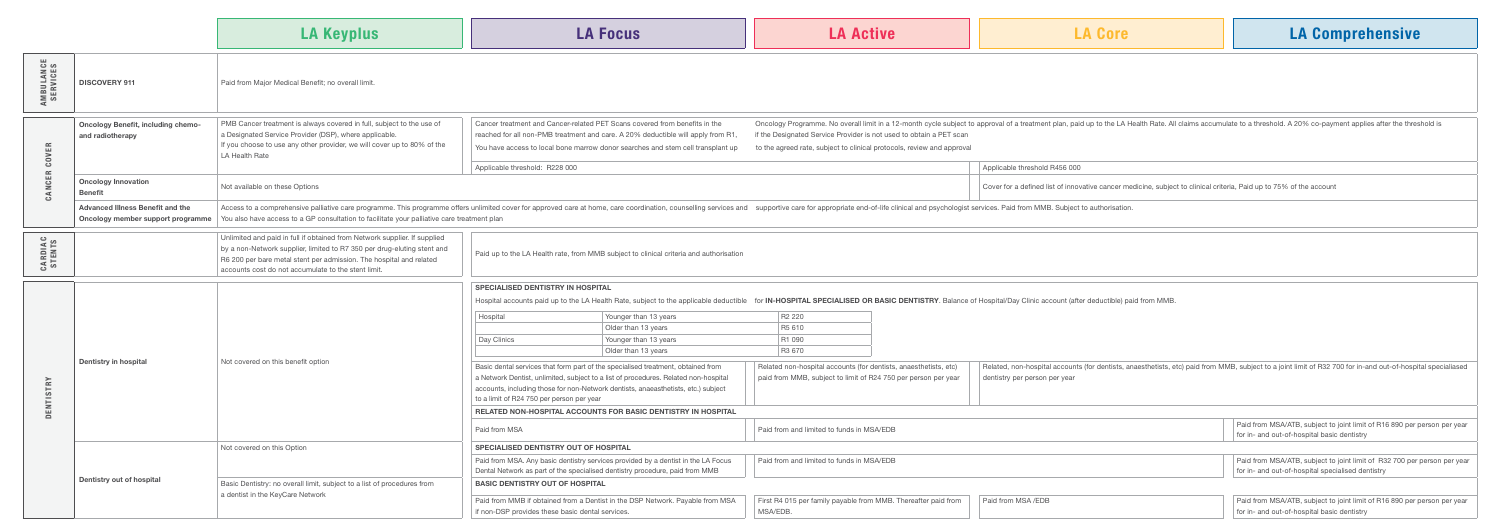| Prosthetic limbs, eyes and other external prostheses, orthopaedic appliances                                                                                                                                             | (including wheelchairs and crutches), nebulisers, glucometers, diabetic equipment, diagnostic agents and appliances, stoma bags, bandages, hearing aids and wigs, subject to PMB                                                                                                                                                                                                        |                                                                                                                                                                                                                                    |
|--------------------------------------------------------------------------------------------------------------------------------------------------------------------------------------------------------------------------|-----------------------------------------------------------------------------------------------------------------------------------------------------------------------------------------------------------------------------------------------------------------------------------------------------------------------------------------------------------------------------------------|------------------------------------------------------------------------------------------------------------------------------------------------------------------------------------------------------------------------------------|
| Paid from the MSA                                                                                                                                                                                                        |                                                                                                                                                                                                                                                                                                                                                                                         | Paid from MSA/ATB. Limited to R30 270 per family with a sub-limit of<br>R20 240 per family for hearing aids                                                                                                                        |
|                                                                                                                                                                                                                          |                                                                                                                                                                                                                                                                                                                                                                                         | Paid from Major Medical Benefit, subject to clinical criteria and approval                                                                                                                                                         |
|                                                                                                                                                                                                                          |                                                                                                                                                                                                                                                                                                                                                                                         |                                                                                                                                                                                                                                    |
|                                                                                                                                                                                                                          |                                                                                                                                                                                                                                                                                                                                                                                         |                                                                                                                                                                                                                                    |
| R1 560 per month paid for sensors to be used with a continuous blood glucose                                                                                                                                             | monitoring device. Subject to an annual co-payment of R1 170 per adult or R1 560 per child beneficiary, registration on the Diabetes Management Programme, clinical criteria and the sensors being obtained from a Network<br>available day-to-day benefits. On the LA Comprehensive Option, payment for reader / transmitter subject to MSA/ATB and the External Medical Items Benefit |                                                                                                                                                                                                                                    |
| pharmacy. Readers and / or transmitters limited to R4 350 per device; paid from                                                                                                                                          |                                                                                                                                                                                                                                                                                                                                                                                         |                                                                                                                                                                                                                                    |
| Readers and/or transmitters paid from MSA, limited to R4350 per device.                                                                                                                                                  |                                                                                                                                                                                                                                                                                                                                                                                         | Readers and/or transmitters paid from MSA subject to the External<br>Medical Items Benefit and limited to R4 350 per device                                                                                                        |
| • In hospital unlimited and paid up to the LA Health Rate                                                                                                                                                                | • In hospital unlimited and paid up to the LA Health Rate                                                                                                                                                                                                                                                                                                                               | • In hospital unlimited and paid up to the LA Health Rate                                                                                                                                                                          |
| Out of hospital paid from MSA                                                                                                                                                                                            | • Out of hospital paid from MSA / EDB                                                                                                                                                                                                                                                                                                                                                   | • Out of hospital paid from MSA / ATB                                                                                                                                                                                              |
| 2 trauma-related casualty visits for children aged 10 and under, paid up to<br>the LA Health rate once the MSA has been depleted. Includes cost of the<br>emergency casualty consultation, facility fees and consumables | • 2 trauma-related casualty visits for children aged 10 and under, paid up to the LA Health rate once the MSA/ATB has been depleted.<br>Includes cost of the emergency casualty consultation, facility fees and consumables                                                                                                                                                             | • 2 trauma-related casualty visits for children aged 10 and under, paid<br>up to the LA Health rate once the MSA/ ATB has been depleted.<br>Includes cost of the emergency casualty consultation, facility fees and<br>consumables |
|                                                                                                                                                                                                                          |                                                                                                                                                                                                                                                                                                                                                                                         |                                                                                                                                                                                                                                    |
|                                                                                                                                                                                                                          | $\sim$<br>the contract of the contract of the contract of the contract of the contract of the contract of the contract of                                                                                                                                                                                                                                                               |                                                                                                                                                                                                                                    |

ered in any private hospital approved by the Scheme, subject to authorisation.

dure is a PMB, you must make use of the services of a PMB Hospital in the KeyCare Network of hospitals

ered in any facility approved by the Scheme

alth Rate at Network DSP, subject to clinical criteria. If DSP is not used, paid at 80% of the LA Health rate. Related accounts paid up to the LA Health Rate

|                                          |                                                                                                                                                                                      | <b>LA Keyplus</b>                                                                                                                                                                                                                                                                                                                                                                                                                                                                                                                                                                 | <b>LA Focus</b>                                                                                                                                                                                                                                                                                                                                                                              |                                                                         |
|------------------------------------------|--------------------------------------------------------------------------------------------------------------------------------------------------------------------------------------|-----------------------------------------------------------------------------------------------------------------------------------------------------------------------------------------------------------------------------------------------------------------------------------------------------------------------------------------------------------------------------------------------------------------------------------------------------------------------------------------------------------------------------------------------------------------------------------|----------------------------------------------------------------------------------------------------------------------------------------------------------------------------------------------------------------------------------------------------------------------------------------------------------------------------------------------------------------------------------------------|-------------------------------------------------------------------------|
|                                          | Oxygen rental                                                                                                                                                                        | Covered in full at the Scheme's Designated Service Provider. If the Designated Service Provider is not used, a 20% co-payment will apply                                                                                                                                                                                                                                                                                                                                                                                                                                          |                                                                                                                                                                                                                                                                                                                                                                                              |                                                                         |
| <b>. ITEMS/MEDICAL<br/>BENEFIT</b>       | External appliances / devices                                                                                                                                                        | Mobility benefits limited to R5 400 per family, subject to DSP. If the DSP is<br>not used, then no benefit                                                                                                                                                                                                                                                                                                                                                                                                                                                                        | Prosthetic limbs, eyes and other external prostheses, orthopaedic appliances<br>Paid from the MSA                                                                                                                                                                                                                                                                                            | (including wheelc                                                       |
|                                          | <b>External medical items extender</b><br>benefit                                                                                                                                    | Not available on these benefit options                                                                                                                                                                                                                                                                                                                                                                                                                                                                                                                                            |                                                                                                                                                                                                                                                                                                                                                                                              |                                                                         |
|                                          | <b>Blood glucose monitoring device</b>                                                                                                                                               | 1 device per qualifying person who is registered on the Chronic Illness<br>Benefit for Diabetes, subject to authorisation and clinical criteria. Limited<br>to the home monitoring device limit of R4 000 per person per year                                                                                                                                                                                                                                                                                                                                                     |                                                                                                                                                                                                                                                                                                                                                                                              |                                                                         |
| EXTERNAL MEDICAL<br>EQUIPMENT            | <b>Continuous blood</b><br>glucose monitoring                                                                                                                                        | Not offered on this Option                                                                                                                                                                                                                                                                                                                                                                                                                                                                                                                                                        | R1 560 per month paid for sensors to be used with a continuous blood glucose<br>pharmacy. Readers and / or transmitters limited to R4 350 per device; paid from<br>Readers and/or transmitters paid from MSA, limited to R4350 per device.                                                                                                                                                   | monitoring device<br>available day-to-                                  |
| <b>PRACTITIONERS</b><br>(GPS)<br>GENERAL | GP consultations and services,<br>including virtual and tele-consultations                                                                                                           | • In hospital visits paid in full if the services of a KeyCare Network GP<br>are used.<br>• 15 Out of hospital visits per person at the selected GP in the KeyCare<br>network. Additional visits subject to authorisation<br>• 3 Unscheduled, emergency visits, per person at selected GP.<br>4 out-of-network GP visits per person per year and 4 each of<br>selected blood tests, X-rays and acute medicines ordered by the<br>out-of-network Dr<br>• 1 Casualty/outpatient Benefit (excluding facility fees) per person at a<br>Network hospital, subject to a R425 co-payment | • In hospital unlimited and paid up to the LA Health Rate<br>• Out of hospital paid from MSA<br>• 2 trauma-related casualty visits for children aged 10 and under, paid up to<br>the LA Health rate once the MSA has been depleted. Includes cost of the<br>emergency casualty consultation, facility fees and consumables                                                                   | · In hospital ur<br>• Out of hospit<br>• 2 trauma-rela<br>Includes cost |
| and clinical<br>VER<br>no.<br>σ.         | Private Hospital, including pathology,<br>radiology, physiotherapy, blood<br>transfusions, other blood products and<br>allied treatment authorised as part of<br>the event/procedure | Unlimited cover in a general ward<br>Full cover if you use a hospital in the KeyCare Hospital Network and at<br>100% of the LA Health Rate for treatment or procedures that are not<br>PMBs, if a non-network hospital is used in the case of an emergency.<br>Planned procedures paid for in Network Hospitals only                                                                                                                                                                                                                                                              | Full cover in any approved private hospital in a Province with a coastline and<br>specific hospitals in the remaining South African Provinces. If you use a hospital<br>outside the LA Focus Hospital network, we pay up to the LA Health Rate of the<br>hospital account and you must pay the difference. All other authorised in hospital<br>treatment and care paid at the LA Health rate | You are covered<br>If the procedure                                     |
| entry criter                             | <b>Day Surgery Procedures</b>                                                                                                                                                        | You are covered in any facility approved by the Scheme. The facility must<br>be in the LA KeyPlus Network of Day Surgery Facilities                                                                                                                                                                                                                                                                                                                                                                                                                                               | You are covered in any facility approved by the Scheme. The facility must be in the<br>LA Focus Network of Day Surgery Facilities                                                                                                                                                                                                                                                            | You are covered                                                         |
| HOSPITAL COVI<br>preauthorisatic         | Spinal or colorectal care and surgery                                                                                                                                                | In- and out-of-hospital management of colorectal care and surgery,<br>including related accounts, paid up to the LA Health Rate, subject to clinical<br>criteria, authorisation and DSP. If DSP is not used, paid at 80% of the<br>LA Health rate. No benefits in relation to spinal care, except PMB                                                                                                                                                                                                                                                                             | In- and out-of-hospital management of spinal or colorectal care and surgery paid up<br>Out-of-hospital conservative spinal treatment subject to a basket of care                                                                                                                                                                                                                             | to the LA Health                                                        |
| Subject to                               | <b>Hospitalisation for select members</b><br>with one or more chronic conditions                                                                                                     | Paid in full if registered on a Disease Management Programme. Paid up<br>to 80% of the Scheme Rate for the Hospital and Related accounts if not<br>registered on the Programme                                                                                                                                                                                                                                                                                                                                                                                                    | Subject to stated benefits in each of these benefit options for In Hospital and other                                                                                                                                                                                                                                                                                                        | related treatment                                                       |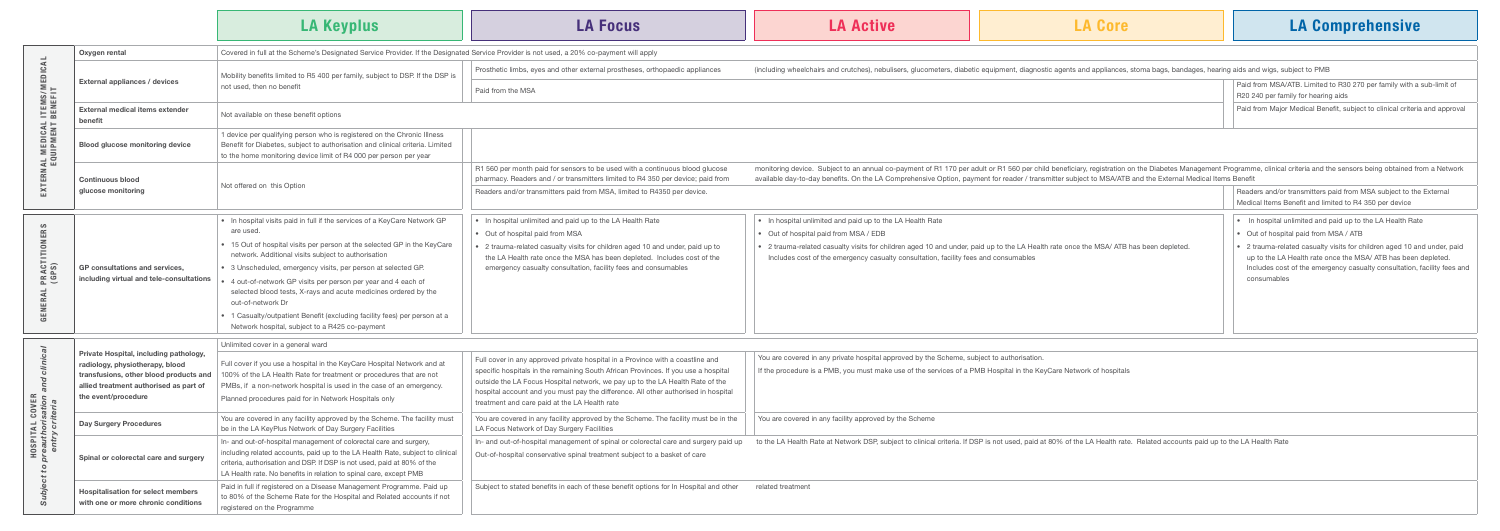MANAGED

## AFTER YOU GIVE BIRTH

- Your baby is covered for up to two visits to a GP, paediatrician or an ENT
- You are covered for one six-week post-birth consultation at your midwife, GP or gynaecologist for complications post delivery
- One nutritional assessment at a dietitian
- Two mental health consultations with a counsellor or psychologist
- One breastfeeding consultation with a registered nurse or a breastfeeding specialist

|                                           |                                                                                                                    | LA Keyplus                                                                                                                                                                                                                                                                                                                                                                                  | <b>LA Focus</b>                                                                                                                                                                                                                                                                                                                   | <b>LA Active</b>                                                                                                               | <b>LA Core</b>                                                                                                                                                                                                                                                                                                                             | <b>LA Comprehensive</b>                                                                                                                                                                                                                                                                                                |  |  |
|-------------------------------------------|--------------------------------------------------------------------------------------------------------------------|---------------------------------------------------------------------------------------------------------------------------------------------------------------------------------------------------------------------------------------------------------------------------------------------------------------------------------------------------------------------------------------------|-----------------------------------------------------------------------------------------------------------------------------------------------------------------------------------------------------------------------------------------------------------------------------------------------------------------------------------|--------------------------------------------------------------------------------------------------------------------------------|--------------------------------------------------------------------------------------------------------------------------------------------------------------------------------------------------------------------------------------------------------------------------------------------------------------------------------------------|------------------------------------------------------------------------------------------------------------------------------------------------------------------------------------------------------------------------------------------------------------------------------------------------------------------------|--|--|
| MES                                       | <b>HIVCare Programme</b>                                                                                           | Subject to PMB. Unlimited, paid at cost subject to clinical criteria and guidelines                                                                                                                                                                                                                                                                                                         |                                                                                                                                                                                                                                                                                                                                   |                                                                                                                                |                                                                                                                                                                                                                                                                                                                                            |                                                                                                                                                                                                                                                                                                                        |  |  |
| $\epsilon$ $\ll$<br>∶∝<br>PR <sub>0</sub> | Diabetes or Mental Care Programmes                                                                                 |                                                                                                                                                                                                                                                                                                                                                                                             | Subject to PMB. Non-PMB and other related services covered in a treatment basket, subject to referral by the DSP Network GP and participation on the Chronic Illness Benefit                                                                                                                                                      |                                                                                                                                |                                                                                                                                                                                                                                                                                                                                            |                                                                                                                                                                                                                                                                                                                        |  |  |
|                                           | Maternity cover during the pregnancy<br>and for two years after your baby's birth<br>once the benefit is activated | <b>DURING PREGNANCY</b><br>• 8 antenatal consultations with your gynaecologist, GP or midwife<br>• Two 2D ultrasound scans, including one nuchal translucency test, per pregnancy. 3D and 4D scans are paid up to the rate we pay for 2D scans<br>One T21 chromosome test or Non-Invasive Prenatal Test (NIPT) if you meet the clinical entry criteria<br>• A defined basket of blood tests |                                                                                                                                                                                                                                                                                                                                   | <b>AFTER YOU GIVE BIRTH</b><br>• One nutritional assessment at a dietitian                                                     | • Your baby is covered for up to two visits to a GP, paediatrician or an ENT<br>• You are covered for one six-week post-birth consultation at your midwife, GP or gynaecologist for complications post delivery<br>• Two mental health consultations with a counsellor or psychologist                                                     |                                                                                                                                                                                                                                                                                                                        |  |  |
|                                           |                                                                                                                    | • 5 antenatal or postnatal classes or consultations with a registered nurse, up until two years after you have given birth                                                                                                                                                                                                                                                                  | • One breastfeeding consultation with a registered nurse or a breastfeeding specialist<br>To access these benefits on LA KeyPlus, your chosen GP must refer you<br>Antenatal classes limited to R1 775 per pregnancy for mothers not registered on the Maternity Programme, paid from MSA/ATB on the LA Comprehensive Option only |                                                                                                                                |                                                                                                                                                                                                                                                                                                                                            |                                                                                                                                                                                                                                                                                                                        |  |  |
|                                           | <b>Doulas</b>                                                                                                      | Not available on this benefit option                                                                                                                                                                                                                                                                                                                                                        | Paid from MSA only                                                                                                                                                                                                                                                                                                                |                                                                                                                                |                                                                                                                                                                                                                                                                                                                                            |                                                                                                                                                                                                                                                                                                                        |  |  |
|                                           | <b>PMB Chronic Illness conditions</b>                                                                              | You have cover for the 27 Chronic Disease List conditions according to the Prescribed Minimum Benefits                                                                                                                                                                                                                                                                                      |                                                                                                                                                                                                                                                                                                                                   |                                                                                                                                | You have cover for the 27 Chronic Disease List conditions according to the Prescribed Minimum Benefits list as well as additional conditions on our<br>Additional Disease List (ADL)                                                                                                                                                       |                                                                                                                                                                                                                                                                                                                        |  |  |
|                                           | <b>Chronic Medicine Cover including take</b>                                                                       |                                                                                                                                                                                                                                                                                                                                                                                             | Approved medicine on our medicine list covered in full when you use a network pharmacy. Medicines not on our list paid up to up to a set monthly                                                                                                                                                                                  |                                                                                                                                | Approved medicine on our medicine list covered in full when you use a network pharmacy. Medicines not on our list paid up to up to a set monthly<br>amount, called the Chronic Drug Amount (CDA). If you use more than one medicine from the same medicine category, we will pay up to the monthly<br>whether on the medicine list or not. |                                                                                                                                                                                                                                                                                                                        |  |  |
|                                           | -home approved chronic medicine at<br>discharge from hospital                                                      | Approved chronic medicine covered in full when you use one of our<br>network pharmacies or your chosen GP. Your chosen GP must prescribe<br>the chronic medicine. For medicine not on our list, we cover up to the cost                                                                                                                                                                     | amount, called the Chronic Drug Amount (CDA). If you use more than one medicine from the same medicine category, we will pay up to the monthly CDA,<br>whether on the medicine list or not                                                                                                                                        |                                                                                                                                | Medicine for Additional Disease List conditions limited to<br>M R12 025<br>M+ R23 860                                                                                                                                                                                                                                                      | Medicine for Additional Disease List conditions limited to<br>M1 R11 830 M2 R13 695<br>M R5 880<br>$\vert$ M3 R15 575 $\vert$ M4 R16 870 $\vert$ M5+ R18 545                                                                                                                                                           |  |  |
|                                           | Acute / prescribed medicine, including<br>take-home prescribed medicine at<br>discharge from hospital              | of the lowest cost formulary medicine for the condition<br>Covered with no overall limit from Designated Service Provider.<br>Medicine when discharged from hospital limited to R190 per admission.                                                                                                                                                                                         | Paid from the MSA up to 100% of the LA Health Medicine Rate for medicine on<br>the preferred list of medicine and at 90% of the Medicine Rate for medicine on the<br>non-preferred medicine list                                                                                                                                  | Rate for medicine on the non-preferred medicine list                                                                           | Paid from the MSA / EDB up to 100% of the LA Health Medicine Rate for medicine on the preferred list of medicine and at 90% of the Medicine                                                                                                                                                                                                | Paid from the MSA / ATB up to 100% of the LA Health Medicine Rat<br>medicine on the preferred list of medicine and at 90% of the Medici<br>Rate for medicine on the non-preferred medicine list, limited based<br>number of registered beneficiaries<br>M1 R14 075 M2 R16 965<br>M R11 005<br>M3 R19 570   M4+ R22 265 |  |  |
|                                           | Over the Counter (OTC) medicine                                                                                    | Not covered on this benefit option                                                                                                                                                                                                                                                                                                                                                          | Paid from MSA up to 100% of the cost. Certain unregistered supplements subject<br>to a limit of R1 570 per person per year                                                                                                                                                                                                        | Paid from MSA / EDB up to 100% of the cost. Certain unregistered supplements subject to a limit of R 1 570 per person per year |                                                                                                                                                                                                                                                                                                                                            | Paid from MSA up to 100% of the cost without accumulation to the<br>Threshold. Certain unregistered supplements subject to a limit of R1<br>per person per year                                                                                                                                                        |  |  |
|                                           | <b>Specialised Medicine and Technology</b><br>Benefit.                                                             | Not covered on these benefit options                                                                                                                                                                                                                                                                                                                                                        |                                                                                                                                                                                                                                                                                                                                   |                                                                                                                                |                                                                                                                                                                                                                                                                                                                                            | Subject to authorisation. Paid at the LA Health Medicine Rate up to<br>R228 000 per person per year with a variable co-payment up to a<br>maximum of 20% of the cost of the medicine or technology, based                                                                                                              |  |  |

|                                                                                                                                                                                                     | You have cover for the 27 Chronic Disease List conditions according to the Prescribed Minimum Benefits list as well as additional conditions on our<br>Additional Disease List (ADL)                                                                                                                                                            |                                                            |  |                         |                                                                 |             |                                                                                                                                                                                                                              |
|-----------------------------------------------------------------------------------------------------------------------------------------------------------------------------------------------------|-------------------------------------------------------------------------------------------------------------------------------------------------------------------------------------------------------------------------------------------------------------------------------------------------------------------------------------------------|------------------------------------------------------------|--|-------------------------|-----------------------------------------------------------------|-------------|------------------------------------------------------------------------------------------------------------------------------------------------------------------------------------------------------------------------------|
| y. Medicines not on our list paid up to up to a set monthly<br>the same medicine category, we will pay up to the monthly CDA,                                                                       | Approved medicine on our medicine list covered in full when you use a network pharmacy. Medicines not on our list paid up to up to a set monthly<br>amount, called the Chronic Drug Amount (CDA). If you use more than one medicine from the same medicine category, we will pay up to the monthly CDA,<br>whether on the medicine list or not. |                                                            |  |                         |                                                                 |             |                                                                                                                                                                                                                              |
|                                                                                                                                                                                                     |                                                                                                                                                                                                                                                                                                                                                 | Medicine for Additional Disease List conditions limited to |  |                         | Medicine for Additional Disease List conditions limited to      |             |                                                                                                                                                                                                                              |
|                                                                                                                                                                                                     | M R12 025                                                                                                                                                                                                                                                                                                                                       | $M + R23860$                                               |  | M R5 880                | M1 R11 830                                                      | M2 R13 695  |                                                                                                                                                                                                                              |
|                                                                                                                                                                                                     |                                                                                                                                                                                                                                                                                                                                                 |                                                            |  | M3 R15 575              | M4 R16 870                                                      | M5+ R18 545 |                                                                                                                                                                                                                              |
| Paid from the MSA / EDB up to 100% of the LA Health Medicine Rate for medicine on the preferred list of medicine and at 90% of the Medicine<br>Rate for medicine on the non-preferred medicine list |                                                                                                                                                                                                                                                                                                                                                 |                                                            |  | M R11 005<br>M3 R19 570 | number of registered beneficiaries<br>M1 R14 075<br>M4+ R22 265 | M2 R16 965  | Paid from the MSA / ATB up to 100% of the LA Health Medicine Rate for<br>medicine on the preferred list of medicine and at 90% of the Medicine<br>Rate for medicine on the non-preferred medicine list, limited based on the |
| Paid from MSA / EDB up to 100% of the cost. Certain unregistered supplements subject to a limit of R 1 570 per person per year                                                                      |                                                                                                                                                                                                                                                                                                                                                 |                                                            |  | per person per year     |                                                                 |             | Paid from MSA up to 100% of the cost without accumulation to the<br>Threshold. Certain unregistered supplements subject to a limit of R1 570                                                                                 |
|                                                                                                                                                                                                     |                                                                                                                                                                                                                                                                                                                                                 |                                                            |  |                         | on the actual condition and medicine applied                    |             | Subject to authorisation. Paid at the LA Health Medicine Rate up to<br>R228 000 per person per year with a variable co-payment up to a<br>maximum of 20% of the cost of the medicine or technology, based                    |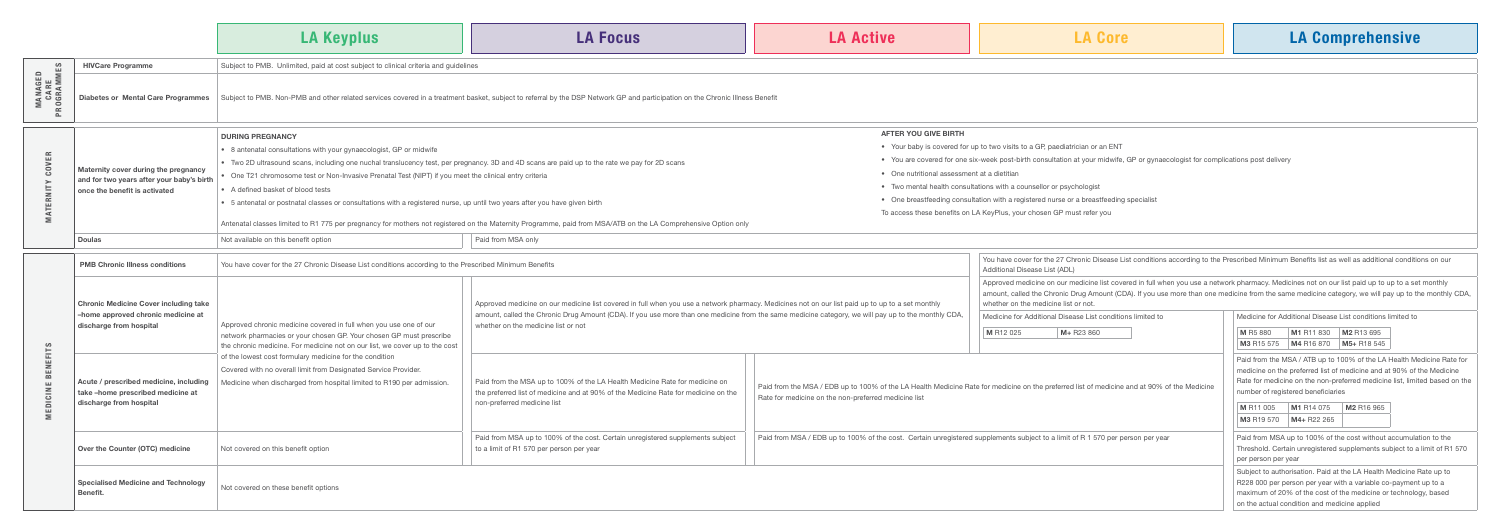|                  | <b>LA Keyplus</b> | <b>LA Focus</b>                                                                                                                                                                                                                | <b>A Active</b> | <b>LA Core</b> | <b>LA Con</b> |
|------------------|-------------------|--------------------------------------------------------------------------------------------------------------------------------------------------------------------------------------------------------------------------------|-----------------|----------------|---------------|
| <b>PME</b><br>ဖာ |                   | Maximum overall limit of 21 days for in and out of hospital care paid at cost at DSP, subject to clinical criteria. The limit includes benefits for a maximum of 21 days in hospital nd/or 15 psychologist contacts out of hos |                 |                |               |

| Paid from MSA | Paid from MSA / EDB | Paid up to LA Health Rate from MSA/ATB, limited to R21 200 per family    |
|---------------|---------------------|--------------------------------------------------------------------------|
|               |                     | R7 050 per beneficiary for non-PMB treatment and care related to alcohol |
|               |                     | and substance abuse. Paid up to the LA Health Rate, subject to the Out   |
|               |                     | of Hospital non-PMB limit of R21 200 per family for non-PMB mental       |
|               |                     | health care                                                              |

| <b>BENEFITS</b>                             | <b>PMB</b>                                              | Maximum overall limit of 21 days for in and out of hospital care paid at cost at DSP, subject to clinical criteria. The limit includes benefits for a maximum of 21 days in hospital and/or 15 psychiatrist / psychologist con                                                                                                                                                                                                           |                                                                                                                                                                                                 |                                                                                                                |  |
|---------------------------------------------|---------------------------------------------------------|------------------------------------------------------------------------------------------------------------------------------------------------------------------------------------------------------------------------------------------------------------------------------------------------------------------------------------------------------------------------------------------------------------------------------------------|-------------------------------------------------------------------------------------------------------------------------------------------------------------------------------------------------|----------------------------------------------------------------------------------------------------------------|--|
| <b>HEALTH</b><br>MENTAL                     | PMB Alcohol or drug abuse-related<br>treatment and care |                                                                                                                                                                                                                                                                                                                                                                                                                                          | Paid at cost for PMB Care at DSP, limited to a maximum of 3 days for alcohol or drug abuse-related treatment or care, or treatment in the case of an attempted                                  | suicide. Accumulates to the overall limit of 21-days of PMB ca                                                 |  |
|                                             | Out of hospital,<br>non-PMB mental<br>health benefits   | Paid from the applicable benefits, subject to the use of the Network DSP<br>providers' services<br>On Keyplus option psychiatrists are subject to Specialist limit of R4 730                                                                                                                                                                                                                                                             | Paid from MSA                                                                                                                                                                                   | Paid from MSA / EDB                                                                                            |  |
| ဖာ<br>$\leq$<br>ت<br>ഗ<br>Ć٦<br>$\leq$<br>Έ |                                                         | In hospital: Covered subject to a preauthorised event and scan related<br>to the hospital admission, only at a KeyCare network hospital. If not<br>related to the admission, limited to the Specialist Limit of R4 730<br>per person per year<br>If related to back or neck treatment, limited to the Specialist Benefit limit<br>of R4 730<br>Out of Hospital: Covered by Specialist Benefit up to R4 730, if referred by<br>KeyCare GP | Paid up to 100% of the LA Health Rate, subject to referral by a Specialist and<br>When performed out-of-hospital, paid up to the LA Health Rate. The first R3 100 of<br>MSA is already depleted | authorisation when the member is in hospital.<br>the cost of the scan is paid from MSA or by the member if the |  |
| <b>OPTICAL</b>                              | Optical                                                 | One eye test per person per year and one pair of clear mono- or bi-focal<br>glasses or contact lenses per person every two years, from last date of<br>service, at an Optometrist in the KeyCare Network. Refractive eye surgery<br>not covered on this benefit option                                                                                                                                                                   | Paid from the Medical Savings Account                                                                                                                                                           | Paid from the Medical Savings Account/Extended Day-to-day                                                      |  |
| <b>ORGAN<br/>FRANSPLANTS</b>                | Including bone marrow/stem cell<br>transplants          | Subject to PMB and the use of Network DSP providers. A 20%<br>co-payment applies if non-network providers are used. Subject to clinical<br>criteria and authorisation                                                                                                                                                                                                                                                                    | Subject to PMB. Paid at cost/up to the LA Health Rate, subject to authorization and                                                                                                             | clinical criteria. Stem cells must be locally sourced                                                          |  |

ulates to the overall limit of 21-days of PMB care for Mental Health

| Paid up to 100% of the LA Health Rate, subject to referral by a Specialist and                                | authorisation when the member is in hospital.                     | Paid up to 100% of the LA Health Rate, subject to referral by a Specialist and authorisation |                                                                                                                                                                             |
|---------------------------------------------------------------------------------------------------------------|-------------------------------------------------------------------|----------------------------------------------------------------------------------------------|-----------------------------------------------------------------------------------------------------------------------------------------------------------------------------|
| When performed out-of-hospital, paid up to the LA Health Rate. The first R3 100 of<br>MSA is already depleted | the cost of the scan is paid from MSA or by the member if the     |                                                                                              |                                                                                                                                                                             |
| Paid from the Medical Savings Account                                                                         | Paid from the Medical Savings Account/Extended Day-to-day Benefit |                                                                                              | Eye test consultations paid from MSA/ATB. Spectacles, frames, contact<br>lenses and refractive eye surgery paid up to a limit of R5 020 per person<br>per year from MSA/ATB |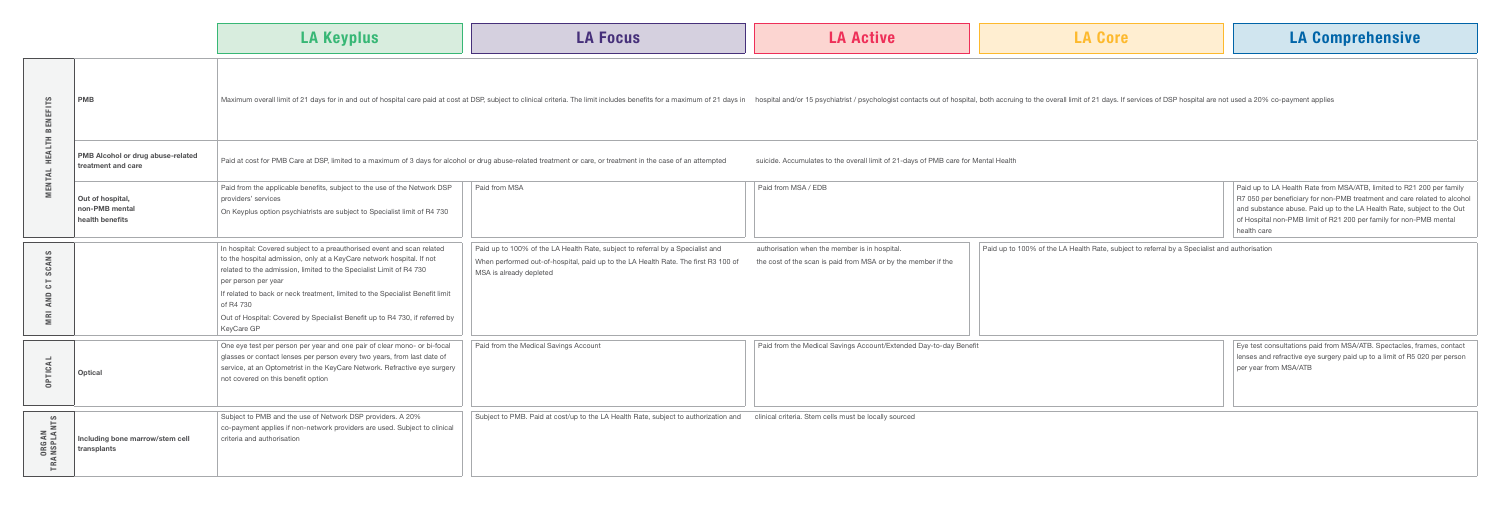| Out of Hospital paid from MSA / EDB<br>Out of Hospital paid from MSA            |                                                           |                                                         | Out of hospital paid from MSA / ATB |
|---------------------------------------------------------------------------------|-----------------------------------------------------------|---------------------------------------------------------|-------------------------------------|
| IN HOSPITAL                                                                     | <b>IN HOSPITAL</b>                                        | <b>IN HOSPITAL</b>                                      |                                     |
| First R3 100 of Hospital account paid from MSA. Remainder of scope account paid | First R3 100 of Hospital account paid from MSA. Remainder | Paid up to the LA Health Rate, subject to authorisation |                                     |
| from MMB. Related accounts paid from and limited to funds in MSA                | of scope account paid from Major Medical Benefit. Related |                                                         |                                     |
|                                                                                 | accounts paid from and limited to funds in MSA / EDB      |                                                         |                                     |

-to-day benefits as per the specific benefit option.

| Out of Hospital, the first R3 100 of the scan paid from the MSA. The remainder of the account is paid from Major Medical Benefit. | Out of Hospital, unlimited up to the LA Health Rate |
|-----------------------------------------------------------------------------------------------------------------------------------|-----------------------------------------------------|

| Paid from MSA | Paid from MSA/EDB | Paid from MSA/ATB<br>the contract of the contract of the contract of |
|---------------|-------------------|----------------------------------------------------------------------|
|               |                   |                                                                      |

|                  |                                                                                                                                                                                                                                                    | <b>LA Keyplus</b>                                                                                                                                                                                                                      | <b>LA Focus</b>                                                                                                                                                         |                                                   |  |  |
|------------------|----------------------------------------------------------------------------------------------------------------------------------------------------------------------------------------------------------------------------------------------------|----------------------------------------------------------------------------------------------------------------------------------------------------------------------------------------------------------------------------------------|-------------------------------------------------------------------------------------------------------------------------------------------------------------------------|---------------------------------------------------|--|--|
|                  |                                                                                                                                                                                                                                                    | We cover certain tests at a wellness network provider: blood glucose, blood pressure, cholesterol and body mass index, screening tests for children between the<br>appropriate screening tests for persons who are older than 65 years |                                                                                                                                                                         |                                                   |  |  |
| <b>BENEFITS</b>  | <b>Screening and Prevention Benefits</b>                                                                                                                                                                                                           | is available for those who meet our clinical criteria                                                                                                                                                                                  | We also cover a mammogram or ultrasound of the breast every two years, Pap smear every three years, PSA (a prostate screening test) once a year, Pneumococcal           | vaccinations su                                   |  |  |
|                  |                                                                                                                                                                                                                                                    | Other vaccines are covered from the day-to-day benefits that apply for the specific benefit option                                                                                                                                     |                                                                                                                                                                         |                                                   |  |  |
| <b>OTHER</b>     | <b>Trauma Recovery Benefit</b>                                                                                                                                                                                                                     |                                                                                                                                                                                                                                        | Extends cover for specific out-of-hospital claims for recovery after certain traumatic events for the rest of the year in which the trauma took place, and a year after | the trauma. Spe                                   |  |  |
|                  | Terminal or compassionate care that is<br>not cancer-related (in-patient and home-<br>based care)                                                                                                                                                  | Unlimited for PMB scope of care, but PMB claims first accumulate to the<br>threshold limit of R49 650 per person per lifetime. This limit applies for all<br>other claims                                                              | Prescribed Minimum Benefit paid from Major Medical Benefit, subject to clinical entry                                                                                   | criteria and pre                                  |  |  |
|                  | Pathology                                                                                                                                                                                                                                          | Out of hospital pathology services up to the LA Health rate. Jointly limited<br>to the Specialist Services limit of R4 730 per person per year. Includes                                                                               | In Hospital Basic pathology paid up to the LA Health Rate, subject to the use of the                                                                                    | services of the                                   |  |  |
|                  |                                                                                                                                                                                                                                                    | benefits for services rendered in a casualty/outpatient facility                                                                                                                                                                       | Out of Hospital paid from MSA                                                                                                                                           | Out of Hospita                                    |  |  |
|                  | Gastroscopy, colonoscopy,<br>sigmoidoscopy or proctoscopy                                                                                                                                                                                          |                                                                                                                                                                                                                                        | <b>IN HOSPITAL</b>                                                                                                                                                      | <b>IN HOSPITAL</b>                                |  |  |
|                  |                                                                                                                                                                                                                                                    | Prescribed Minimum Benefit cover, in the KeyCare Day Surgery Network.<br>If done in the doctor's rooms, we pay the account from the Major Medical                                                                                      | First R3 100 of Hospital account paid from MSA. Remainder of scope account paid<br>from MMB. Related accounts paid from and limited to funds in MSA                     | First R3 100 of<br>of scope acco<br>accounts paid |  |  |
|                  |                                                                                                                                                                                                                                                    | <b>Benefit</b>                                                                                                                                                                                                                         | <b>OUT OF HOSPITAL</b>                                                                                                                                                  |                                                   |  |  |
| RADIOLOGY        |                                                                                                                                                                                                                                                    |                                                                                                                                                                                                                                        | Paid from MMB. Unlimited, subject to preauthorisation. Related accounts paid from                                                                                       | available day-t                                   |  |  |
| AND              | In hospital scans paid as part of treatment for the authorised condition,<br>at DSP hospital. If not related to the admission, limited to the Specialist<br>benefit limit of R4 730 per person per year<br><b>MRI and CT Scans and ultrasounds</b> |                                                                                                                                                                                                                                        | In hospital scans: Unlimited, paid up to 100% of the LA Health Rate.                                                                                                    |                                                   |  |  |
| <b>PATHOLOGY</b> |                                                                                                                                                                                                                                                    | Out of hospital scans paid from the Specialist Benefit limit of R4 730,<br>if referred by KeyCare GP                                                                                                                                   | Out of Hospital, the first R3 100 of the scan paid from the MSA. The remainder of the account is paid                                                                   |                                                   |  |  |
|                  | Radiology, including                                                                                                                                                                                                                               | Paid from MMB, at DSP Hospital, subject to clinical criteria. If the<br>services of the Preferred Provider are not used, paid to the member<br>at the Scheme Rate.                                                                     | In hospital: Paid from MMB, subject to authorisation                                                                                                                    |                                                   |  |  |
|                  | X-rays                                                                                                                                                                                                                                             | Out of hospital: Paid according to a list of procedure codes, subject to<br>PMBs and only if requested by the member's chosen KeyCare GP<br>Requests from specialists covered up to the R4 730 specialist limit                        | Paid from MSA                                                                                                                                                           | Paid from MS/                                     |  |  |

| <b>LA Active</b> |  |  |
|------------------|--|--|
|                  |  |  |

18 years, which include a growth assessment and health and milestone tracking for children between the ages of 2 and 8 years at any one of our wellness network providers and cover for a group of age

subject to age appropriate intervals, bowel cancer screening tests every two years for members between 45 and 75 years, HIV screening tests, or a seasonal flu vaccine. Additional, and/or more frequent screening

pecific limits apply for each of the benefits based on the specific benefit option

eauthorisation.

e Scheme's Designated Service Provider.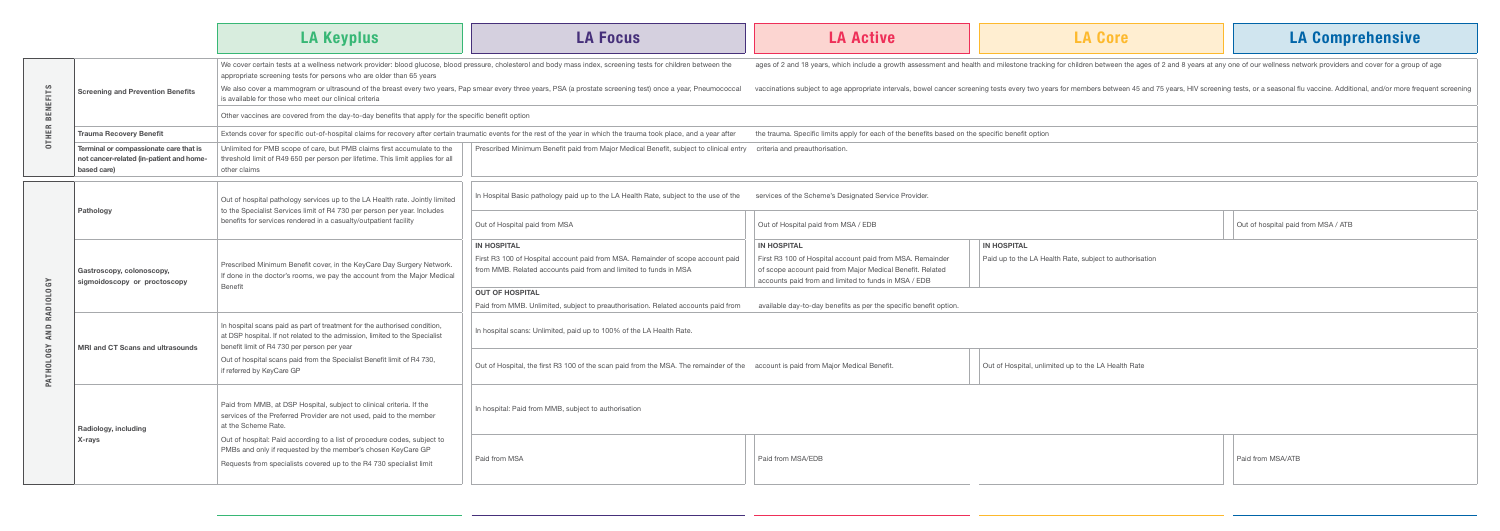Pat when the services of non-DSP Specialists are used spital paid from MSA/EDB ediatricians consultations paid up to the LA Health Rate for children aged 14 and younger for a Network Paediatrician consulted nonths immediately prior to the virtual consultation, when the MSA/EDB is depleted • Out of hospital paid from MSA/ATB • Virtual Paediatricians consultations paid up to the LA Health Rate For children aged 14 and younger for a Network Paediatrician consulted in the 6 months immediately prior to the virtual consultation, when the MSA is depleted and before the Threshold is reached, but do not accumulate to the Threshold

e consultation. Subject to preauthorisation

eting certain clinical criteria.

|                                                          |                                                                                        | <b>LA Keyplus</b>                                                                                                                                                                                                                                                                                                                                                                                                     | <b>LA Focus</b>                                                                                                                                                                                                                                                                                                                                                                                                                                                                                                                                                                    |                                                                                                            |
|----------------------------------------------------------|----------------------------------------------------------------------------------------|-----------------------------------------------------------------------------------------------------------------------------------------------------------------------------------------------------------------------------------------------------------------------------------------------------------------------------------------------------------------------------------------------------------------------|------------------------------------------------------------------------------------------------------------------------------------------------------------------------------------------------------------------------------------------------------------------------------------------------------------------------------------------------------------------------------------------------------------------------------------------------------------------------------------------------------------------------------------------------------------------------------------|------------------------------------------------------------------------------------------------------------|
| PROSTHESES                                               | <b>Internal prostheses</b>                                                             | Unlimited and paid up to the LA Health Rate, subject to clinical criteria.<br>No cover on this benefit option for cochlear implants, implantable<br>defibrillators, internal nerve stimulators and auditory brain implants, spinal<br>devices and prostheses, shoulder replacement prostheses, major joint<br>replacement devices, including hip and knee replacement devices                                         | Cochlear implants, implantable defibrillators, internal nerve stimulators and auditory<br>Spinal devices/prostheses: Unlimited if obtained from Designated Service Provider.<br>Only one procedure per year will be authorised.<br>Shoulder replacement prostheses: Unlimited if obtained from the Scheme's Preferred<br>Major joint replacements, including hip and knee replacements: Paid subject to the<br>to the hospital account. Devices for hip or knee replacements unlimited from the<br>Internal prostheses not mentioned elsewhere in this brochure: Paid up to the LA | brain implants<br>If the Scheme<br>Provider. A limi<br>use of the Sch<br>Scheme's Pref<br>Health rate, sul |
| <b>RENAL</b><br>CARE                                     | Acute and chronic dialysis, including<br>authorised medicine to treat the<br>condition | Unlimited in a KeyCare Network, subject to PMB. Subject to authorisation<br>and clinical criteria<br>Non-PMB treatment paid up to 100% of the LA Health Rate. Other renal<br>care-related treatment and educational care not covered on this Option                                                                                                                                                                   | Acute and chronic dialysis unlimited paid at cost for PMB treatment and up to the LA                                                                                                                                                                                                                                                                                                                                                                                                                                                                                               | Health rate for                                                                                            |
| <b>SPECIALISTS</b>                                       | <b>Specialist consultations</b>                                                        | In Hospital: On referral from the Network GP, full cover for a Specialist in<br>the LA KeyPlus Network. Paid up to the LA Health Rate if the in-hospital<br>services of other specialists are used<br>Limited to R4 730 per person for out-of-hospital services, only if referred<br>by the KeyCare Network GP. This limit includes benefits for radiology and<br>pathology                                           | Paid up to the agreed rate for services provided by the DSP specialists and up to the<br>Out of hospital paid from MSA<br>Virtual Paediatricians consultations paid up to the LA Health Rate For children aged<br>14 and younger for a Network Paediatrician consulted in the 6 months immediately<br>prior to the virtual consultation, when the MSA is depleted<br>Second-opinion international clinical review consultations obtained from specialists at the Cleveland Clinic paid from Major Medical Benefit to a maximum of 50% of                                           | <b>LA Health Rate</b><br>• Out of hos<br>• Virtual Pae<br>in the 6 mo<br>the cost of the                   |
| <b>OUTBREAK</b><br>BENEFIT<br>$\mathbf{r}$<br><b>WHO</b> | Out of hospital management of<br><b>COVID-19 outbreak</b>                              | The following PMB benefits obtained from preferred providers / DSPs (as may apply) paid at 100% of the cost up to the LA Health Rate subject to the condition and<br>treatment meet<br>• Screening consultations with a nurse or GP, unlimited<br>• A defined basket of Pathology, X-rays and scans. Limited to 2 COVID-19 tests per year, subject to referral and PMB<br>• Unlimited consultations with a GP / nurse |                                                                                                                                                                                                                                                                                                                                                                                                                                                                                                                                                                                    |                                                                                                            |

- Supportive treatment. Acute medicine according to a defined list of appropriate medicine
- COVID-19 vaccine, including the costs of the vaccination, unlimited subject to clinical criteria
- One pulse oximeter per person, subject to clinical criteria
- Treatment of complications and rehabilitation for long COVID-19, subject to clinical criteria and a defined basket of care

| Remember members may be in receipt of a subsidy, and will only have to pay a portion of the total contribution. Their portion of this total contribution will have to be calculated on their |                   |        |        |       |                                | subsidy level, taking into account the maximum subsidy value paid by the employer |                    |      |              |                                |
|----------------------------------------------------------------------------------------------------------------------------------------------------------------------------------------------|-------------------|--------|--------|-------|--------------------------------|-----------------------------------------------------------------------------------|--------------------|------|--------------|--------------------------------|
|                                                                                                                                                                                              | <b>Income</b>     | Membe. |        | Chile | Maximum for 3 child dependants |                                                                                   | Member             | HubA | <b>Child</b> | Maximum for 3 child dependants |
|                                                                                                                                                                                              | R 0 - R 10 100    |        | 1 082  |       |                                | <b>LA FOCUS</b>                                                                   | R <sub>2</sub> 589 |      |              |                                |
| <b>LA KEYPLUS</b>                                                                                                                                                                            | 810 101 - R14 000 | R1 307 | R1 143 | R477  | R1 431                         | <b>LA ACTIVE</b>                                                                  | R <sub>3</sub> 127 |      | R1 037       | R <sub>3</sub> 111             |
|                                                                                                                                                                                              | R14 001+          |        |        |       |                                |                                                                                   |                    |      | R1 798       |                                |
|                                                                                                                                                                                              |                   |        |        |       |                                | <b>LA COMPREHENSIVE</b>                                                           | R8 063             |      | R1 955       | R5 865                         |

s paid up to R235 100 per person per year, subject to preauthorisation.

e's DSP is not used. Iimited to R26 250 per level, with an overall limit of R52 500 for two or more levels.

nit of R42 950 per prosthesis will apply if the Preferred Provider is not used.

heme's DSP hospital. If service is voluntarily obtained at a non-DSP hospital, a 20% co-payment will apply

eferred Provider and limited to R30 900 per device, if obtained from a non-Preferred Provider.

ubject to preauthorisation and clinical criteria.

r other services: Unlimited, subject to the approval of a treatment plan and the use of the services of the DSP. Co-payments will apply if the DSP is not used

### M = Member; S/A = Spouse/Adult C = Child; DSP = Designated Service Provider; MMB = Major Medical Benefit